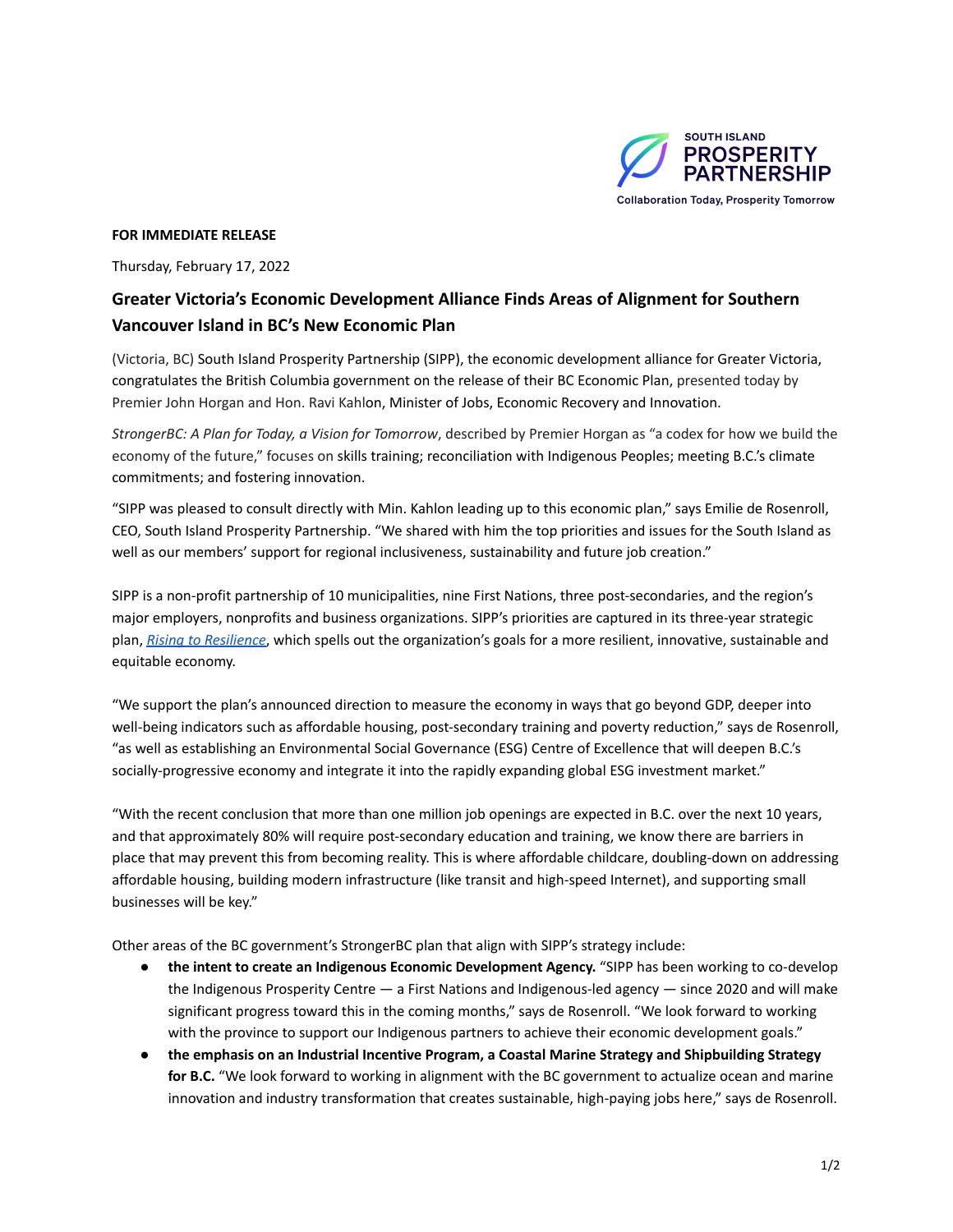"SIPP and our many collaborators, including Ocean Networks Canada, Babcock Canada, the Association of BC Marine Industries (ABCMI), and many others are establishing a Pacific Canada ocean and marine innovation hub through COAST (Centre for Ocean Applied Sustainable Technologies), with an emphasis on the sustainable blue economy."

- **the focus on sustainability and innovation through CleanBC programs to unlock innovation across crucial sectors vital to B.C.'s future.** "Canada has a declining rate of productivity," says de Rosenroll, "and one of the areas of top concern is the declining rate at which businesses here invest in research and development. We're hopeful that the integrated marketplace announced today, along with the intent to create a modern Intellectual Property Strategy, an Industrial Incentive Program and new investments from the InBC Investment Corporation, will all work in lock-step toward a more innovation-driven economy."
- **the mention of B.C.'s film industry. "**This is a rapid growth sector on the South Island, but to reach our potential in film and new media, we need to get studio space built," says de Rosenroll. "We hope the announcements to come can be more specific regarding this local opportunity."

**— 30 —**

**For further information, please contact:** Kerry Slavens, Director of Public Relations & Engagement South Island Prosperity Partnership Mobile: 250-516-0152 Email: [kslavens@southislandprosperity.ca](mailto:kslavens@southislandprosperity.ca)